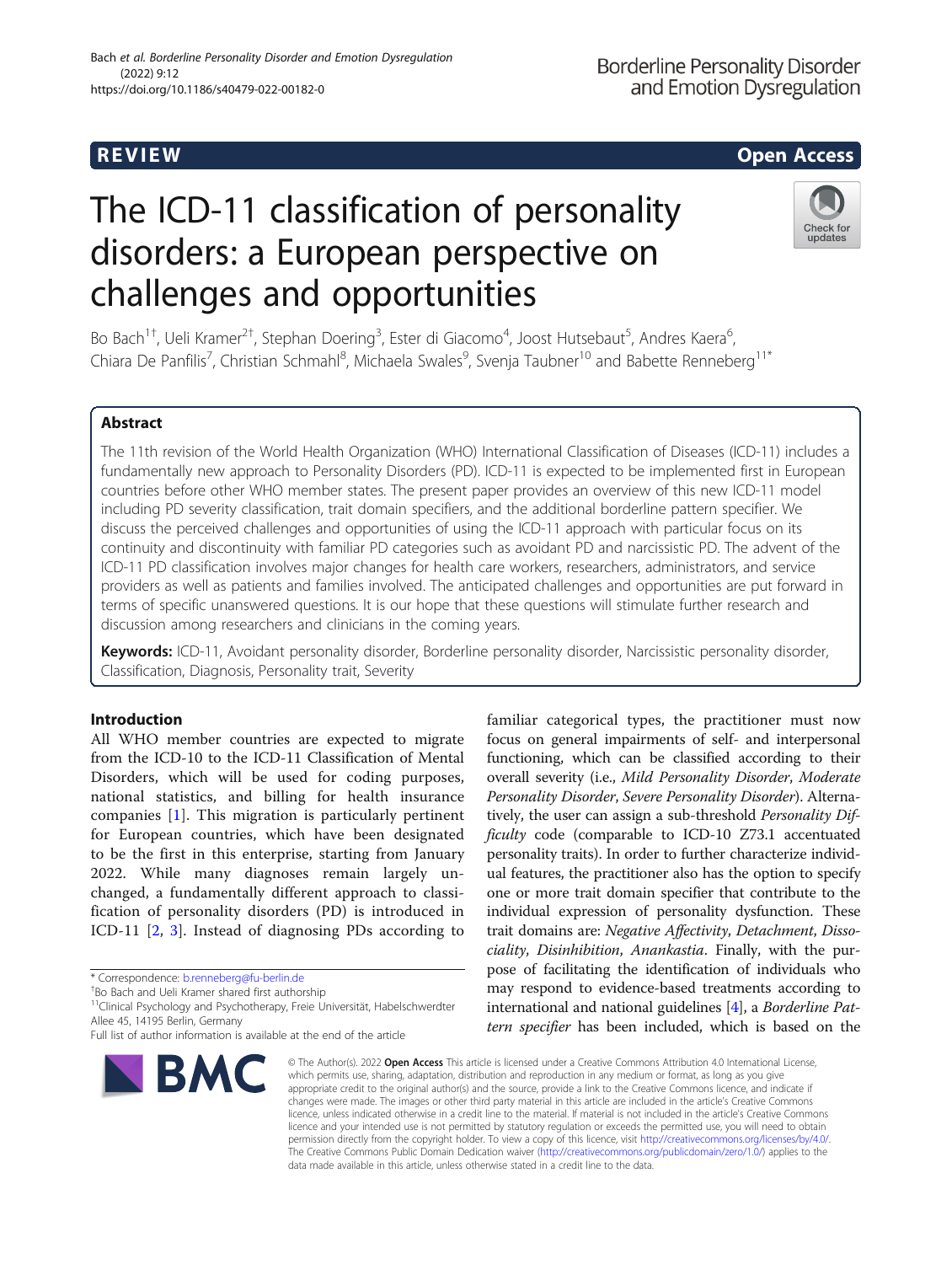DSM-5 Borderline PD diagnostic criteria. Given this dramatic shift in practice and research, we take the opportunity in this article to inform and describe the nature of this profound and paradigmatic change to a diagnostic system of personality disorder marked by the concepts of severity and trait domains, and highlight challenges and opportunities that arise in the discussion and implementation of these changes.

Before moving on, we would like to make two essential clarifications: First, the present paper exclusively relies on the now official ICD-11 PD model, which eventually was modified per 2018 in response to WHO's dialogues with the European Society for the Study of Personality Disorders (ESSPD), the North American Society for the Study of Personality Disorders (NASSPD), and the International Society for the Study of Personality Disroders (ISSPD) [\[3](#page-9-0), [5](#page-9-0)]. For that reason, we have omitted any reference to the ICD-11 PD model that predates 2018. Secondly, we exclusively refer to the Clinical Descriptions and Diagnostic Guidelines (CDDG) for Personality Disorders and Related Traits, which are aimed for clinical practice and can be accessed through the WHO Global Clinical Practice Network (gcp.network) or the complete ICD-11 browser version ([icd.who.int](http://icd.who.int)). An abbreviated browser version also exists, which is only intended for statistical and coding purposes (e.g., insurance companies and secretaries).

#### The function and importance of a diagnosis

The assignment of a diagnosis in mental health care may serve at least five purposes [\[6](#page-9-0)]: 1) conceptualization of psychopathology and presenting complaints, 2) communication of clinical information to practitioners, health care providers, administrators, researchers, and patients and their families, 3) differential diagnosis and assignment of the most relevant diagnosis, 4) informing treatment planning and effective interventions to improve clinical outcome, and 5) prediction of future treatment needs and expected magnitude of disability leave. For example, a transparent communication referring to diagnostic terminology often comprises the patient's first encounter with mental health care. This is important, because the diagnostic description may instigate hope for change, lessen the sense of loneliness and alienation, and increase the feeling of being understood by a trusted expert [[7\]](#page-9-0). Alternatively, a diagnosis may also create or increase stigma, which may be particularly problematic in adolescents who are still in the process of selfdefinition  $[8, 9]$  $[8, 9]$  $[8, 9]$  $[8, 9]$ . At best, assigning a diagnosis may establish a foundation for a collaborative process moving towards reclaiming a life with less mental and interpersonal distress. In the light of the aforementioned functions of a diagnosis, it seems evident that a classification system that is overly complex or too simple, ill-

understood or misinterpreted, misleading or misused may be of little practical use or even be harmful. At the same time, a diagnostic system with poor reliability and validity cannot inform accurate clinical prognosis or decision-making. Therefore, we want to transparently discuss and highlight anticipated challenges and opportunities related to the utility of the new ICD-11 classification of personality disorders.

#### What is new in the ICD-11 classification of personality disorders?

In contrast to the established categorical approach to Personality Disorders (PDs) in ICD-10 and DSM-5 (i.e., 8–12 distinct types), the ICD-11 focuses on global and shared features that apply to *all* PDs as illustrated in Tables 1 and [2](#page-2-0) [[2](#page-9-0)]. These features comprise a substantial part of the general diagnostic requirements for the presence of a PD. Accordingly, the practitioner or researcher must diagnose a PD based on a global evaluation of selfand interpersonal functioning, cognitive, emotional, and behavioral manifestations, and psychosocial impairment and distress [\[2](#page-9-0)].

Table 1 Aspects of personality functioning that contribute to severity determination in Personality Disorder

#### ● Degree and pervasiveness of disturbances in functioning of aspects of the self

○ Stability and coherence of one's sense of identity (e.g., extent to which identity or sense of self is variable and inconsistent or overly rigid and fixed).

○ Ability to maintain an overall positive and stable sense of self-worth. ○ Accuracy of one's view of one's characteristics, strengths, limitations. ○ Capacity for self-direction (ability to plan, choose, and implement appropriate goals).

#### ● Degree and pervasiveness of interpersonal dysfunction across various contexts and relationships (e.g., romantic relationships, school/work, parent-child, family, friendships, peer contexts).

○ Interest in engaging in relationships with others.

- Ability to understand and appreciate others' perspectives.
- Ability to develop and maintain close and mutually satisfying
- relationships. ○ Ability to manage conflict in relationships.

● Pervasiveness, severity, and chronicity of emotional, cognitive, and behavioural manifestations of the personality dysfunction ○ Tendency to be emotionally over- or underreactive, and having difficulty recognizing unwanted emotions (e.g., does not acknowledge

experiencing anger or sadness) ○ Distortions in the accuracy of situational and interpersonal appraisals

under stress (e.g., dissociative states, psychotic-like beliefs or perceptions, and paranoid reactions).

○ Behavioural responses to intense emotions and stressful circumstances (e.g., propensity to self-harm or violence).

#### ● The extent to which the dysfunctions in the above areas are associated with distress or impairment in personal, family, social, educational, occupational or other important areas of functioning.

Note. This abbreviated content is adapted from WHO ICD-11 Clinical Descriptions and Diagnostic Guidelines for Mental and Behavioural Disorders [[2](#page-9-0)]. The listed features and examples are not exhaustive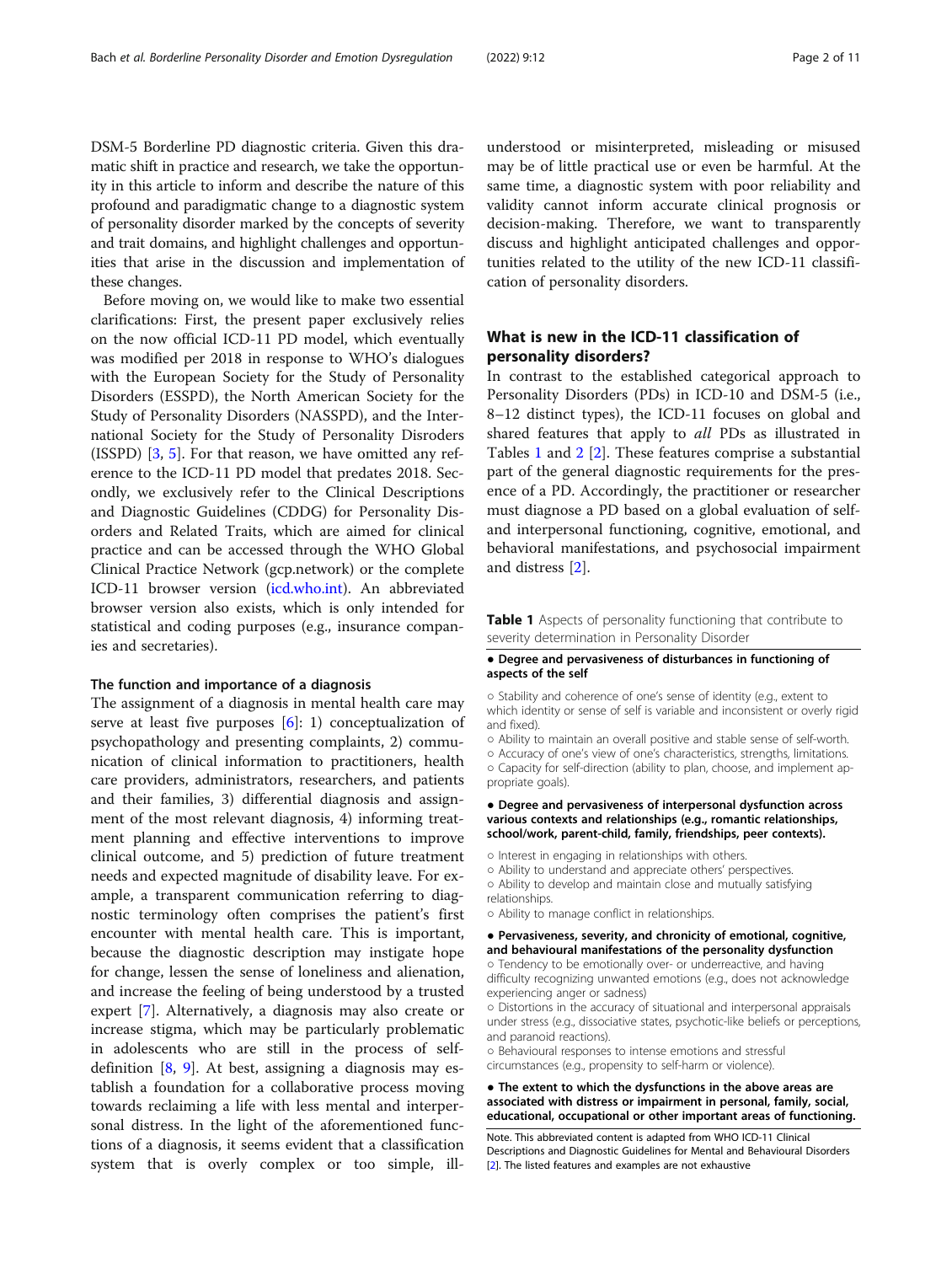Note. The dashed line represents the threshold for a PD diagnosis. As evident, the diagnostic threshold is not between PD and "None", but between PD and sub-diagnostic personality difficulty

#### Classification of severity: what level of personality disorder?

After establishing the presence of a PD, the practitioner may determine whether the patient's level of personality problems overall corresponds to a Mild Personality Disorder, a Moderate Personality Disorder, or a Severe Personality Disorder. For example, some patients' sense of self may only be contradictory or inconsistent (Mild Personality Disorder), while other patients have a highly unstable or internally contradictory sense of self (Severe Personality Disorder). Likewise, the patient's situational and interpersonal appraisals may in certain cases involve some distortions but with intact reality testing (i.e., *Mild* Personality Disorder), while other patients experience extreme distortions under stress often including dissociative states or psychotic-like perceptions and interpretations (i.e., Severe Personality Disorder). As a final example, the ICD-11 classification of PD severity also incorporates harm to self and others, where patients with milder PD cause no significant harm while patients with severe PD often cause severe harm (e.g., repetitive selfinjurious or aggressive behaviors).

The ICD-11 provides a list of essential features for each of the three categories of severity (i.e., mild, moderate, severe), which are accompanied by a list of examples that may guide practitioners in their decision-making. It is important to underscore that these features and examples should not be used as diagnostic "criteria", but they should only be used as guidelines for a more global evaluation. Moreover, as will be discussed later in the present paper, the dimensional conception of PD severity is virtually being translated into ordered categories of severity.

The option of coding sub-diagnostic personality difficulty In addition to the PD diagnosis (at least "Mild Personality Disorder"), there is an option to assign a subdiagnostic code for the presence of Personality Difficulty. Personality Difficulty is not a disorder per se, but is available as a code to inform treatment and preventive care, and is located in the section of the ICD-11 classification for non-disease entities that constitute factors influencing health status and encounters with health services. Thus, Personality Difficulty can be compared to the ICD-10 non-disorder codes for "accentuation of personality traits" (Z73.1) or "borderline intellectual functioning" (R41.83). This code may typically be used in cases where there is an issue with personality that must be addressed (e.g., perfectionism or anxiousness) or to recognize that a patient, who has undergone successful treatment of a PD, still has some residual features of the personality disturbance, which other health professionals should pay attention to. In contrast to a Personality Disorder diagnosis, Personality Difficulty is typically less complex and only limited to specific situations or relationships. Problems typically occur with less intensity or are only expressed intermittently (e.g., during times of stress and pressure).

#### Trait domain specifiers: what kind of personality disorder problems?

In addition to the coding of severity, more detailed specifier codes are available. Given that personality functioning might be impaired in different ways, the trait domain specifiers are available to characterize the specific pattern of traits (i.e., style) that contribute to the global personality dysfunction. These specifiers serve to describe the individual trait expressions of the personality disturbance (i.e., the flavor of the disorder). For example, it makes a substantial difference whether the impairment is related to being overly anxious and avoidant (e.g., Negative Affectivity and Detachment) or very self-centered and dominant (e.g., Dissociality). Those two different trait expressions reflect different kinds of problems and may inform different treatment approaches.

It is possible to assign as many trait specifiers as necessary to describe the individual. Interpretation of different trait domain combinations tends to say more about the person than interpretations at the individual domain level. For example, two persons characterized by Negative Affectivity may evidently share certain features of this trait domain. However, the first person has a combination with Detachment (e.g., internalized anger and self-blaming), whereas the other has a combination with Dissociality (e.g., externalized anger and blaming others). Moreover, the number or complexity of trait domain specifiers often mirrors the global severity. Thus, a severe PD is likely to be associated with several trait

<span id="page-2-0"></span>Table 2 Overview of the ICD-11 Classification of Personality Disorders

| Level of Personality Dysfunction             |
|----------------------------------------------|
|                                              |
| None                                         |
| Personality Difficulty                       |
| Mild PD                                      |
| Moderate PD                                  |
| Severe PD                                    |
| Trait Domain Specifiers                      |
| Negative Affectivity                         |
| Detachment                                   |
| Disinhibition                                |
| Dissociality                                 |
| Anankastia                                   |
| Borderline Pattern Specifier (if applicable) |
| .<br>.                                       |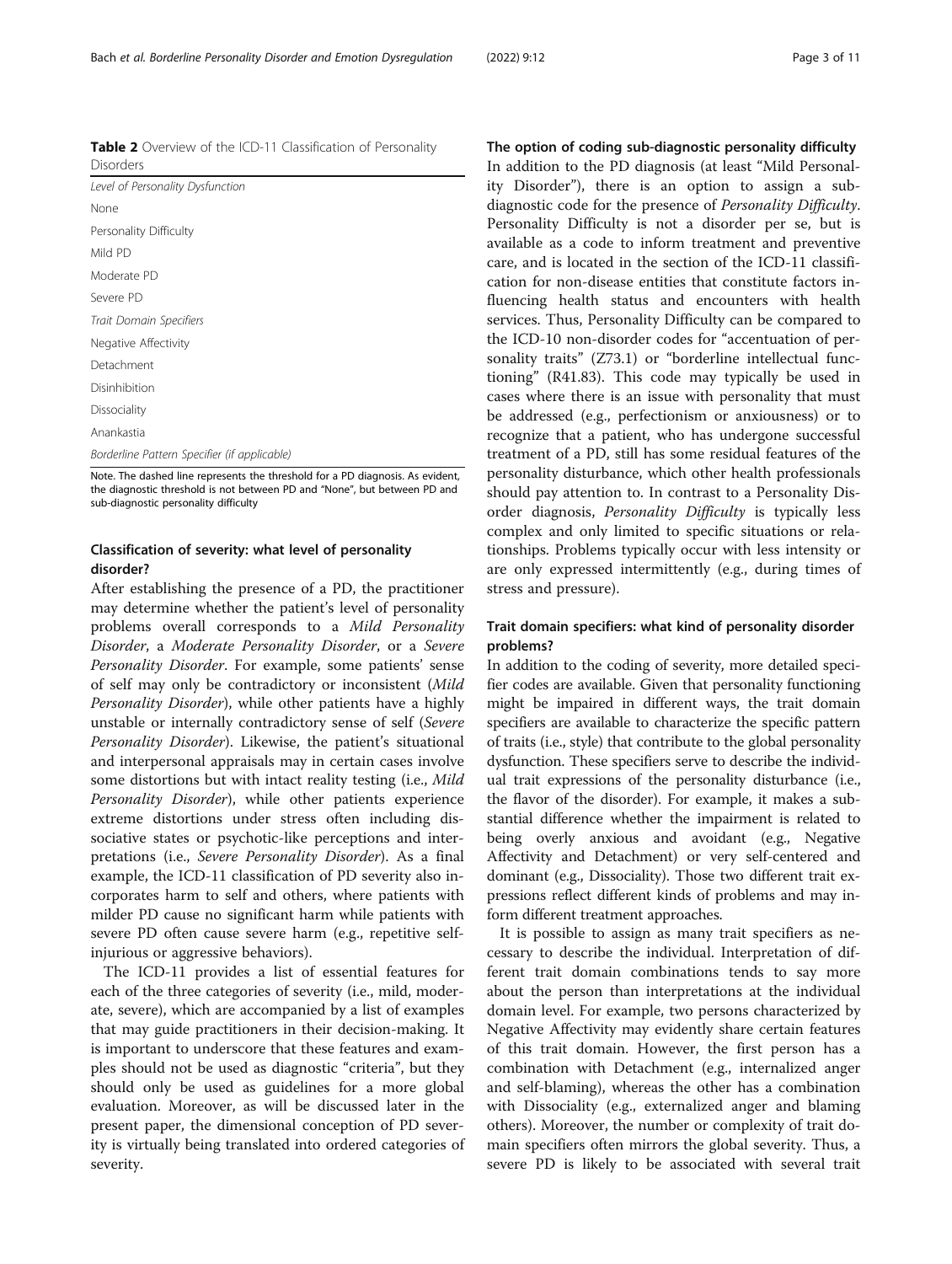domain specifiers, whereas a Mild PD may be associated with the presence of only one trait specifier. However, in some cases a patient may have a severe PD and manifest only one prominent trait specifier (e.g., Dissociality causing severe danger towards others). On the one hand, this basic classification of PD severity may be viewed as too simplistic and uninformative in comparison to the larger number of categories and criteria presented in the ICD-10. On the other hand, based on the potential number of ICD-11 trait combinations, the practitioner is allowed to portray 31 different trait patterns with at least one trait specifier for each case. Thus, at the most sophisticated level, we may also take all three severity categories plus 31 trait compositions into account, which virtually allows clinicians to describe 93 possible variations of a PD diagnosis. Moreover, the facet-like features of the trait domains (e.g., emotional lability, mistrust, entitled superiority) may also be operationalized using various subscales [[10\]](#page-9-0). See Table 3 for a comparative overview of strengths and weaknesses across the ICD-10 and ICD-11 models.

#### Borderline pattern specifier

In addition to the classification of PD severity and the most prominent trait domains, the ICD-11 also provides a borderline pattern specifier, which essentially relies on DSM-IV/5's definition of Borderline PD (see link). Thus, in contrast to the ICD-10 operationalization of F60.3 Emotionally unstable PD (i.e., F60.30 impulsive subtype and F60.31 borderline subtype), the ICD-11 Borderline Pattern specifier is defined by the nine familiar DSM-IV/5 features including "dissociative symptoms or psychoticlike features (e.g., brief hallucinations, paranoia in situations of high affective arousal)". In supplement to these nine features, the user may also take three additional manifestations of the Borderline Pattern into consideration, which may be of help for both diagnostic pattern recognition, more fine-grained clinical description, and treatment

Table 3 Strengths and Weaknesses of the ICD-10 and ICD-11 models of Personality Disorders

| <b>Strengths</b>                                                                                                                                                                              | Weaknesses                                                                                                                                                                                                  |
|-----------------------------------------------------------------------------------------------------------------------------------------------------------------------------------------------|-------------------------------------------------------------------------------------------------------------------------------------------------------------------------------------------------------------|
| ICD-10 Classification of Personality Disorder types                                                                                                                                           |                                                                                                                                                                                                             |
| Are based on a well-established and longstanding tradition<br>of clinical observations.                                                                                                       | Suffer from heterogeneity and excessive co-occurrence (e.g., most patients<br>meet criteria for at least one other category).                                                                               |
| Clinicians tend to think in terms of types or "gestalts".                                                                                                                                     | Clinicians tend only to use the categories of Borderline, Antisocial, and<br>Unspecified Personality Disorder, while neglecting the other categories.                                                       |
| Polythetic criteria allow many different combinations and<br>variations of Personality Disorder types.                                                                                        | Two different patients with the same Personality Disorder type may not<br>share a single symptom (e.g., Schizoid), which allows unclear diagnostic<br>patterns.                                             |
| Are largely consistent with established clinical theory, and<br>have been subjected to extensive research.                                                                                    | There is limited evidence (with the exception of Borderline-related features)<br>that Personality Disorder types are sound phenotypes or biological markers.                                                |
| Categorical diagnostic thresholds match categorical<br>decision-making in medical practice and requirements by<br>insurance companies.                                                        | Diagnostic thresholds may be pseudo-accurate and clinical decision-making<br>is not always a categorical matter of "present" versus "absent", and subthreshold<br>diagnosis may have clinical significance. |
| Provides a manageable number of personality disorder<br>categories (i.e., 8-10 types).                                                                                                        | The polythetic categorical approach includes 58 specific criteria in addition<br>to 6 general diagnostic criteria, which can be cumbersome for busy<br>practitioners to evaluate.                           |
| ICD-11 classification of severity and trait domains                                                                                                                                           |                                                                                                                                                                                                             |
| A global severity determination informs prognosis, risk,<br>and intensity of treatment.                                                                                                       | A global severity determination, without considering typology, may be<br>vaque, imprecise, and therefore not very informative.                                                                              |
| A global severity classification is simple and manageable<br>for low resource settings, and it prevents diagnostic<br>co-occurrence.                                                          | A global severity classification may be too minimalistic and unsophisticated<br>for specialist clinical practice.                                                                                           |
| The option of portraying compositions of 3 severity levels<br>and 5 additional trait domains virtually allows clinicians to<br>describe 93 variations of a personality disorder.              | A total of 93 different compositions of a personality disorder diagnosis can<br>be too complex for clinical practice and communication.                                                                     |
| Trait domains are empirically-derived "building blocks" of<br>personality pathology.                                                                                                          | Many clinicians are unfamiliar with the trait domains - and it is not<br>straightforward how to translate them into clinical practice.                                                                      |
| Classification of severity and trait domains allow future<br>treatment trials to focus on global human functioning as<br>well as homogenous phenotypes (i.e., trait domains).                 | No longer correspondence with established research and clinical<br>recommendations for personality disorder types (except for Borderline).                                                                  |
| Continuity with empirical taxonomies of a global p-factor,<br>internalizing-externalizing spectra, the five-factor model, and<br>the DSM-5 Alternative Model of Personality Disorders (AMPD). | Discontinuity with familiar, well-established, and historically important<br>personality disorder types (except for Borderline).                                                                            |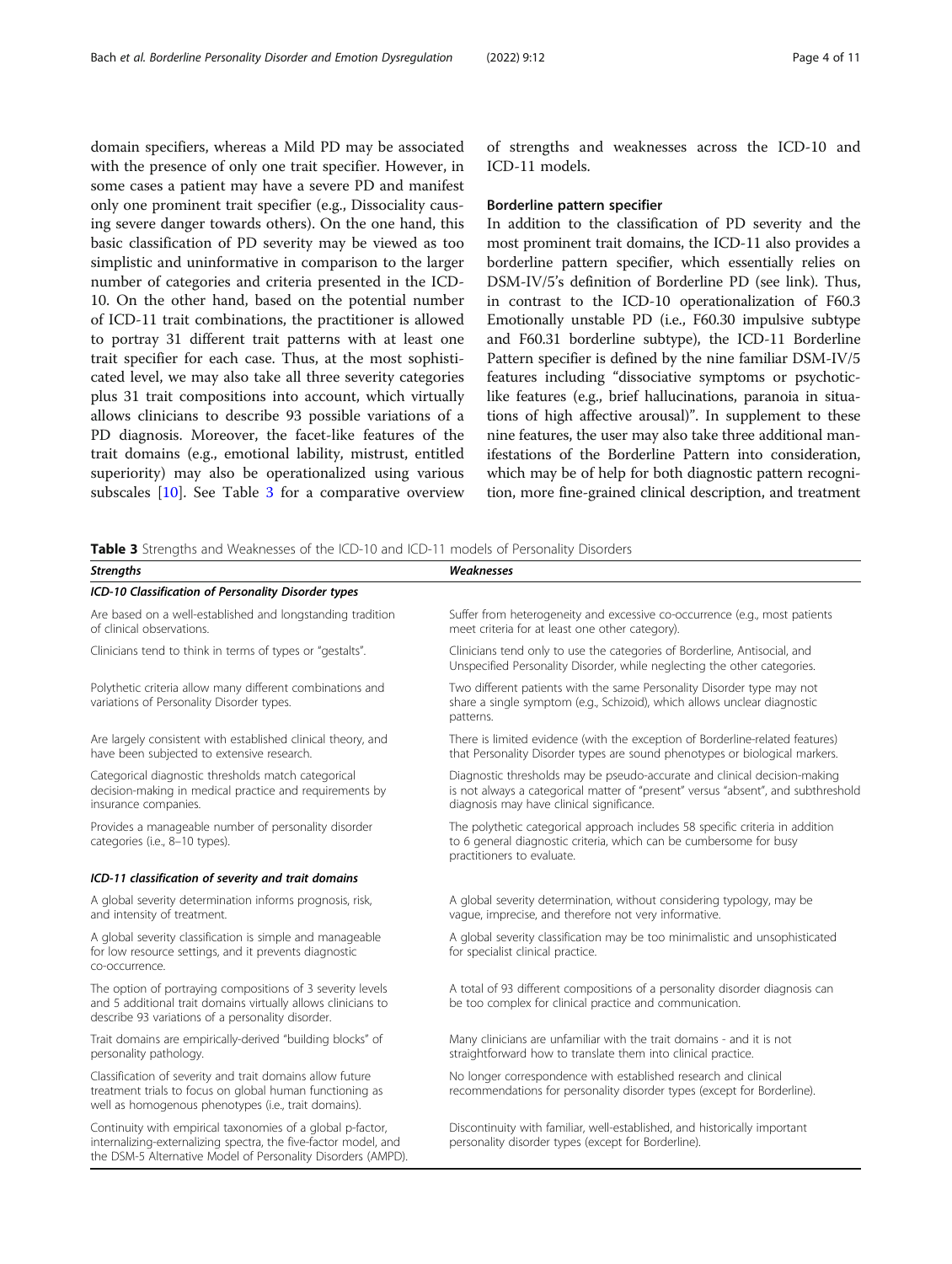planning: 1) a view of self as bad, inadequate, guilty, and contemptible [[11](#page-9-0)]; 2) a sense of alienation or loneliness [[12](#page-9-0)]; and 3) rejection sensitivity, problems with trust, and misinterpretation of social signals [\[13,](#page-9-0) [14](#page-9-0)].

Despite a large body of treatment evidence and recognition by health authorities, the initial ICD-11 proposal did not distinguish the presence of a Borderline PD type because of its debated construct validity. In response, representatives from the European Society for the Study of Personality Disorders (ESSPD), among others, highlighted the need to include a "borderline pattern specifier" in the ICD-11 classification [[15](#page-9-0)]. Thus, the eventual inclusion of this specifier reflects a pragmatic compromise between divergent positions [[5\]](#page-9-0). The challenge was how to move to a fundamentally new classification system without abandoning the observed strengths of the previous one, including its capacity to capture the manifestations of Borderline PD. In this respect, the official inclusion of a borderline pattern specifier ensures continuity and clinical utility of the ICD-11 system for all practitioners, researchers, and patients by facilitating the identification of individuals who may respond to well-established evidence-based treatments [\[16,](#page-9-0) [17](#page-9-0)].

#### What about "co-morbidity" among personality disorders?

The ICD-11 PD model addresses the issue of cooccurrence or comorbidity of disorders by requesting from the clinician to assess the severity of the PD itself, rather than focusing on heterogenous categories. The three severity levels, by definition, cannot coexist with one another within the same patient at the same time. Thus, by focusing on global PD features, the ICD-11 classification can be said to bypass the within-group co-morbidity that characterizes ICD-10 PD categories. Nevertheless, the composition of individual personality styles may be characterized using the non-diagnostic trait specifiers that naturally cooccur with one another. The ICD-11 PD guidelines explicitly provide this instruction: "As many trait domain specifiers may be applied as necessary to describe personality functioning" [\[2](#page-9-0)].

By serving as homogenous "building blocks" of personality pathology, the trait domain specifiers help elucidate and disentangle the overlapping features we know from the PD categories [\[18](#page-9-0)]. For example, Negative Affectivity applies to both Dependent PD ("preoccupation with fears of being abandoned by a person with whom one has a close relationship") and Borderline PD ("excessive efforts to avoid abandonment"). In a similar manner, Negative Affectivity also applies to both Anankastic PD ("feelings of excessive doubt and caution") and Avoidant PD ("restrictions in lifestyle because of need to have physical security"). The trait domains of Dissociality and Disinhibition are equally involved in Dissocial PD ("very low tolerance to frustration and a low threshold for discharge of aggression, including violence") and Borderline PD ("liability to outbursts of anger or violence, with inability to control the resulting behavioural explosions"). Likewise, we also see certain features of Dissociality in both Paranoid PD ("a combative and tenacious sense of self-righteousness out of keeping with the actual situation"), Anankastic PD ("unreasonable insistence that others submit to exactly his or her way of doing things"), and Borderline PD ("marked tendency to quarrelsome behaviour and to conflicts with others, especially when criticized").

#### Retaining "categories" of severity and trait domains

Like with the DSM-5 Alternative Model of Personality Disorders (AMPD) model, the ICD-11 approach has commonly been branded as a "dimensional" model [\[19](#page-9-0)]. Such emphasis on dimensions has been a major concern to some clinicians who prefer categories to facilitate clinical decision-making and treatment planning [[15](#page-9-0), [20\]](#page-9-0). Nevertheless, while ICD-11 recognizes that PD severity and traits are dimensional in nature, the diagnostic codes can only be assigned as if they were categories ranked on an ordinal scale. Accordingly, the clinical practitioner first of all has to decide whether or not the patient has a PD based on the general diagnostic requirements, which is essentially a categorical decision. Subsequently, the practitioner has to determine whether the patient has a Mild Personality Disorder, a Moderate Personality Disorder, or a Severe Personality Disorder, which also correspond to a categorical decision. This is in fact substantially comparable to the diagnosis of a depressive episode (i.e., mild, moderate, severe). In a similar way, the most prominent ICD-11 PD trait specifiers can also only be coded as present or absent even though they exist on a continuum. So, are we actually dealing with PD categories? The answer is both "yes" and "no". From a scientific perspective, the constructs are dimensional (e.g., there is no true threshold between "mild" and "moderate"), while in clinical practice they must be operationalized as categorical codes ranked on an ordinal scale. In other words, research may continue focusing on the continuum of personality disturbances and trait domains (including sub-diagnostic levels), while practitioners may directly translate findings into the diagnostic categories for the purpose of clinical decisionmaking. As a future prospect, dimensional measurement of PD severity can be converted into categories by the incorporation of cut-off points with significance for risk, impairment, treatment, and prognosis. Such data is not yet available apart from a preliminary cut-score proposed for the Personality Disorder Severity ICD-11 (PDS-ICD-11) scale [\[21](#page-9-0)].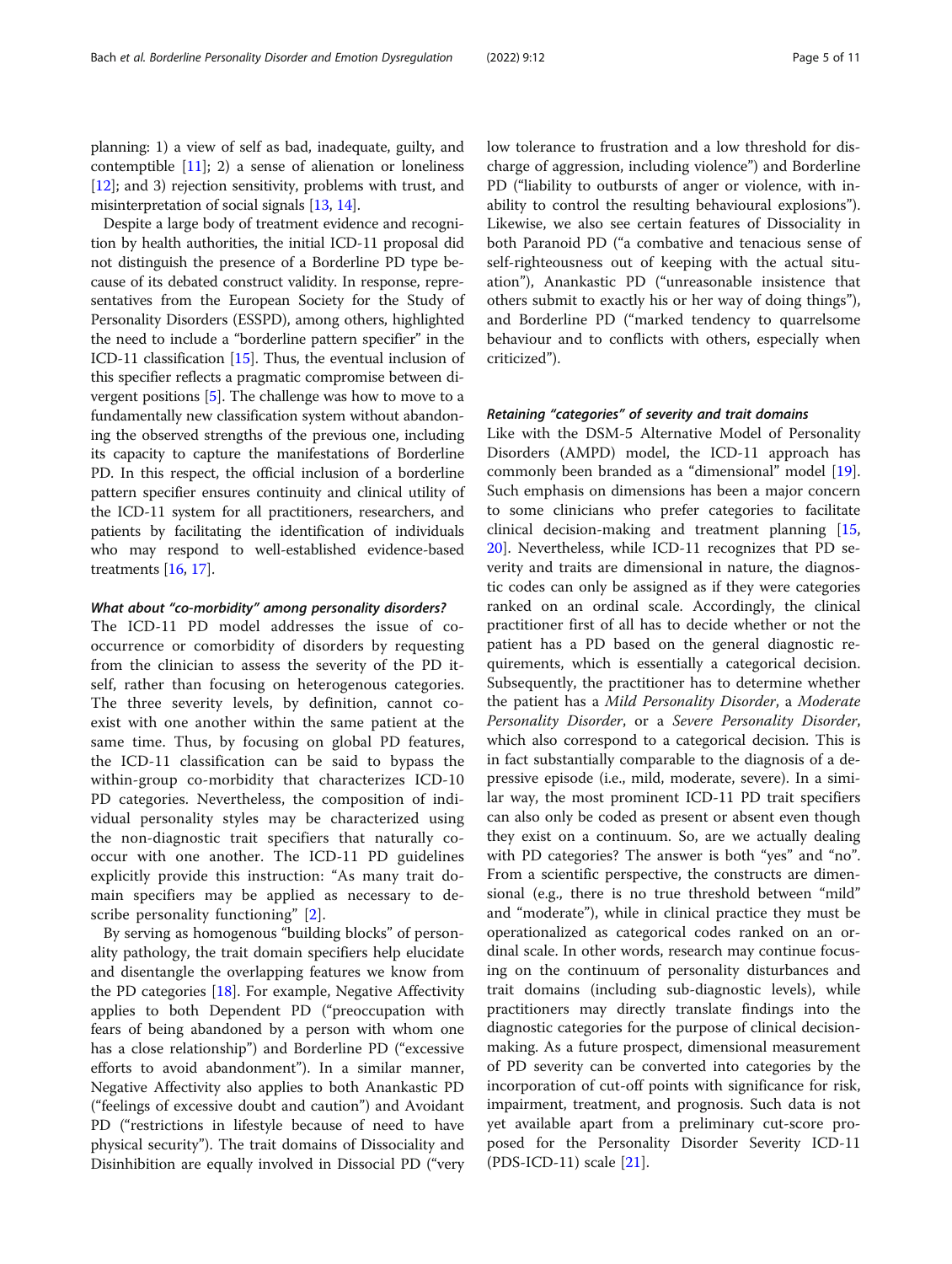#### <span id="page-5-0"></span>Available instruments for the ICD-11 classification of personality disorders

Essentially, practitioners in WHO member countries should be able to diagnose a PD using the available ICD-11 Clinical Descriptions and Diagnostic Guidelines [\[2](#page-9-0)] per se without having to use additional measures or instruments. Therefore, it should be possible for clinicians to determine PD severity based on clinical observations and other available information. Meanwhile, standardized instruments are necessary for ensuring sufficient reliability. Instruments developed for the DSM-5 AMPD model may also be helpful in the classification of ICD-11 PD severity and trait domains. Nevertheless, it is preferred to have a standardized tool to operationalize the specific ICD-11 diagnostic PD features including the particular cognitive (e.g., reality testing), emotional (e.g., being over- or underreactive), and behavioral (e.g., harm to self or others) manifestations that exclusively apply to the ICD-11 approach. To fill this gap, patient-report scales have recently been published [\[10](#page-9-0), [21](#page-9-0)–[23\]](#page-9-0) and a formal diagnostic interview is under development and will be made available for practitioners and researchers. A preliminary study found that ICD-11 PD severity can be diagnosed with excellent inter-rater reliability (intraclass correlation coefficient of .95 [95%  $CI = 0.89$ , 0.98  $p < 0.001$ ]) based on 2 raters who assessed 20 patients according to information from a STiP 5.1 interview [\[21](#page-9-0)]. However, more studies investigating the inter-rater reliability of a structured interview for ICD-11 PD severity are warranted. We provide an overview of currently available instruments in Table 4, which have proven to be promising to address this gap.

#### How to translate the ICD-10 categories into the new ICD-11 classification?

To facilitate some continuity with established clinical practice, it seems important to understand the new ICD-11 approach with reference to the traditional ICD-10 PD types. We are entering a transition phase in which both systems might be used side by side in order to gain the necessary knowledge about this question. It is important to underscore that such transition should be limited to a certain period of time as we eventually must leave the ICD-10 PD categories behind and entirely commit to the official ICD-11 system as a standalone approach.

Some of the familiar PD types described in ICD-10 seem fairly recognizable in the ICD-11 trait domain specifiers. For example, it appears straightforward that the trait domain of Anankastia resembles the Anankastic or Obsessive-Compulsive PD. Likewise, the trait domain of Dissociality resembles the Dissocial PD, while the trait domain of Detachment resembles the Schizoid PD. However, the very common and frequently discussed types of Avoidant PD (ICD-10 F60.6 Anxious personality disorder) and Narcissistic PD (ICD-10 F60.8 Other specific personality disorder) seem less straightforward to characterize using trait domain specifiers. This might be critical as Avoidant PD is highly prevalent and associated with poor psychosocial functioning but often goes unrecognized. At the same time there are empirically supported treatment approaches available [[34,](#page-10-0) [35](#page-10-0)]. In clinical contexts, Narcissistic PD often poses a challenge for treatment [[36\]](#page-10-0). In the following, we therefore seek to portray these two familiar types using specific ICD-11 PD definitions.

#### Characterizing avoidant personality disorder within the new system

It is assumed that individuals with Avoidant PD may virtually be characterized by features ranging from mild to severe PD. They are characterized by marked difficulty in self-esteem along with intense fear of criticism and rejection. Their ability to work towards goals is often compromised due to lack of self-confidence and anxiousness. Likewise, their relationships are characterized by avoidance, which compromises social and occupational roles. Individuals with this pattern typically do not cause substantial harm to others, but may cause harm to themselves.

Table 4 Instruments for the operationalization of ICD-11 personality disorder diagnosis

| <b>Personality Disorder Severity</b>                                  | <b>Trait Domain Specifiers</b>                                                    |
|-----------------------------------------------------------------------|-----------------------------------------------------------------------------------|
| • Personality Disorder Severity ICD-11 (PDS-ICD-11) scale [21] - 14   | • Personality Inventory for ICD-11 (PiCD) [29] delineating 5 domains - 60 items   |
| items                                                                 | • Five-Factor Inventory for ICD-11 (FFiCD) [22] including 5 domains, 20 facets,   |
| • Level of Personality Functioning Scale – Brief Form (LPFS-BF) [24]  | and 47 nuances - 121 items                                                        |
| - 12 items                                                            | · Personality Inventory for DSM-5 (PID-5) with ICD-11 algorithm [18, 30] - 158    |
| • Self- and Interpersonal Functioning Scale (SIFS) $[25]$ – 24 items  | items                                                                             |
| • Level of Personality Functioning Questionnaire - 12-18 (LoPF-Q-     | • Personality Inventory for DSM-5 and ICD-11 Plus Modified (PID5BF + M) [31,      |
| 12-18) for use with adolescents $[26]$ – 97 items                     | $321 - 36$ items                                                                  |
| • Scales for ICD-11 Personality Disorder: Self and Interpersonal Dys- | • Personality Assessment Questionnaire for ICD-11 personality trait domains       |
| function $[10] - 65$ items                                            | (PAQ-11) [23] - 17 items                                                          |
| • Structured Clinical Interview for DSM-5 Alternative Model of Per-   | • Scales for ICD-11 Personality Disorder: Five Personality Disorder Trait Domains |
| sonality Disorders (SCID-AMPD) Module I [27]                          | $[10] - 181$ items                                                                |
| • Semi-structured interview for Personality Functioning DSM-5 (STiP   | • Structured Clinical Interview for DSM-5 Alternative Model of Personality Disor- |
| $5.1)$ [28]                                                           | ders (SCID-AMPD) Module II [33] with ICD-11 algorithm                             |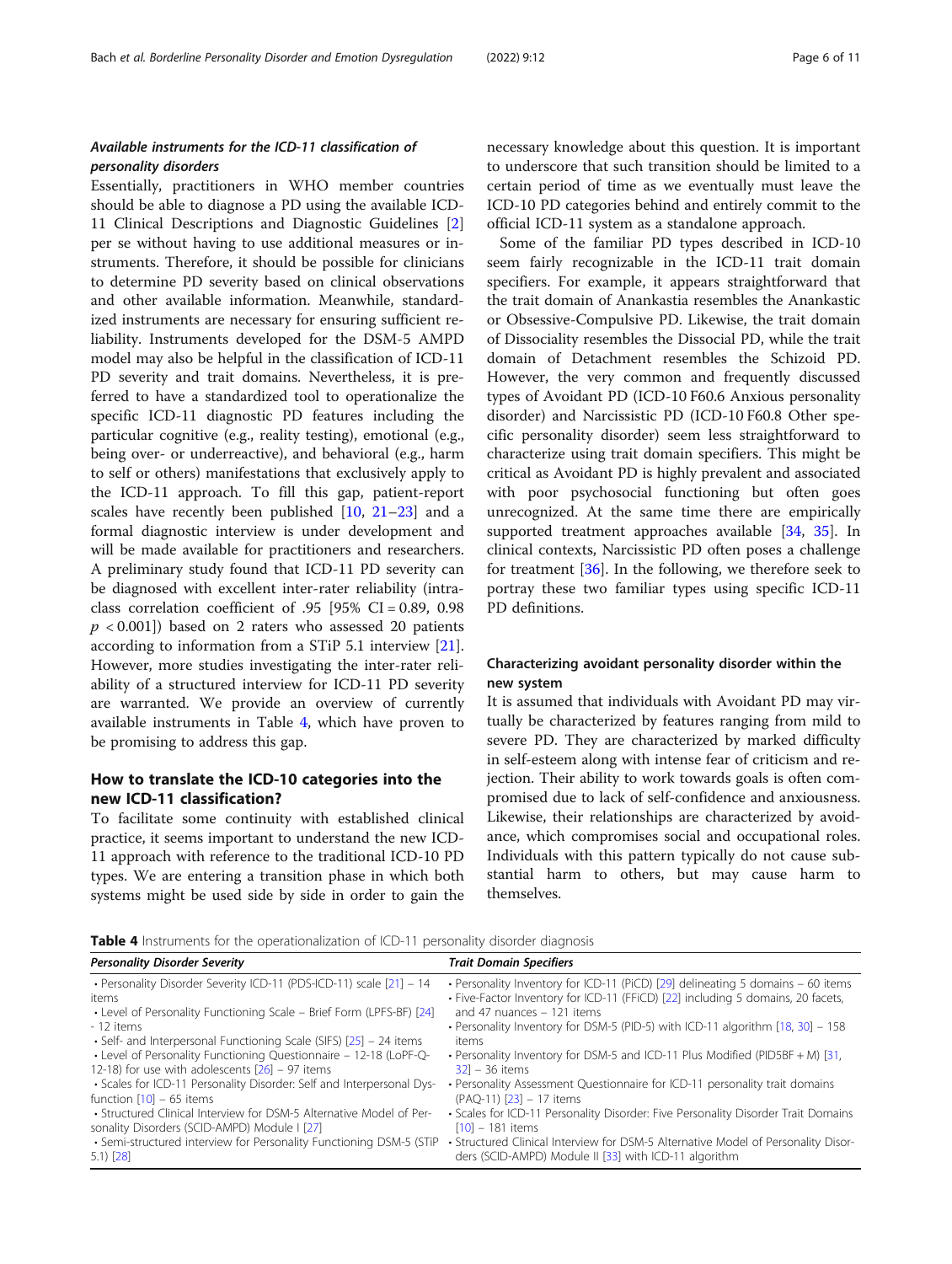According to meta-analytic evidence, Avoidant PD is generally characterized by a combination of Negative Affectivity and Detachment [\[37](#page-10-0), [38](#page-10-0)]. With respect to Negative Affectivity, this pattern particularly involves anxiousness, shame, low self-esteem, and a tendency to be over-reactive to external events (e.g., perceived threats of criticism or potential future problems). These patients' low self-esteem and lack in self-confidence manifest in terms of avoidance of situations and activities that are perceived as too difficult (e.g., intellectually, physically, socially, interpersonally, emotionally, etc.), even despite evidence to the contrary.

With respect to Detachment, the Avoidant PD pattern involves social Detachment characterized by avoidance of social interactions, lack of friendships, and avoidance of intimacy. Due to anxiousness and low self-esteem, they either avoid social interactions completely or endure them with extreme discomfort. These patients tend to engage in little to no 'small talk' even if initiated by others (e.g., at store check-out counters), seek out employment that does not involve interactions with others, and even refuse promotions if it would entail more interaction with others. The complete Avoidant PD pattern of Negative Affectivity and Detachment is overall consistent with the description of Avoidant PD patients as being both fearful and emotionally inhibited [[39](#page-10-0)–[42](#page-10-0)]. In addition, Avoidant PD features may also be illuminated by scales developed to capture ICD-11 trait facets and nuances such as evaluation apprehension, social isolation, shame, interpersonal inadequacy, unassertiveness, risk aversiveness, ineptitude, and fragility (see Table [4](#page-5-0)) [[10,](#page-9-0) [22,](#page-9-0) [31](#page-10-0)].

#### Characterizing narcissistic personality disorder within the new system

Individuals with a Narcissistic PD may be characterized by features ranging from mild to severe PD [\[2](#page-9-0)]. Their self-view can vacillate between overly positive and omnipotent, and extraordinarily negative and devastating. Depending on the specific nature of the narcissistic disorder (i.e., grandiose or vulnerable), such individuals may have difficulty recovering from injuries to their grandiose and vulnerable self-image. They may exhibit poor emotion regulation in the face of setbacks. Their self-focus and callousness may compromise the quality of their relationships, in particular by ignoring other's opinions or exploiting others, which may contribute to their difficulties in developing close and mutually satisfying relationships. Their existing relationships may often be characterized by volatile and one-sided conflicts, where they may appear as strongly dominant. For the same reason, a sub-group of these patients may be unable to sustain regular work conditions or collaboration.

Narcissistic features are essentially characterized by the trait domain of Dissociality with emphasis on selfcenteredness [\[18](#page-9-0)]. This pattern involves a sense of exploitativeness of others, believing and acting as if they deserve whatever they want which, in their eyes, should be obvious to others. Such features of narcissism can be manifested as an expectation of others' admiration, attention-seeking behaviours to ensure being the center of others' focus, and anger or denigration of others when the admiration and attention that the individual expects are not granted. Typically, such individuals believe that their accomplishments are outstanding, that they have many admirable qualities, that they have or will achieve greatness, and that others should admire them.

As an anticipated challenge for clinicians, the Dissociality trait domain specifier may not appear very specific for narcissism because it would also characterize dissocial PD and psychopathy. Nevertheless, many individuals with the diagnosis of a Narcissistic PD, in order to keep up with a subjective sense of superiority, are also characterized by the trait domain of Anankastia in terms of perfectionism and vanity, which serves to enhance competitiveness, selfesteem, and grandiose self-presentations [\[43\]](#page-10-0). Accordingly, the combination of Dissociality and Anankastia may often indicate distinct features of narcissism, including perfectionistic overcompensation and rule-bound narcissistic dominance. Likewise, additional features of Negative Affectivity in terms of vulnerability, depression, anger, hostility, and shame may also capture vulnerable manifestations of narcissism. Thus, the combination of Dissociality and Negative Affectivity may characterize some individuals with vulnerable narcissism who are ruminating over perceived slights or insults from others, are overreactive to criticism, and have a low frustration tolerance that easily makes them become overtly or covertly upset over even minor issues. Their low self-esteem may manifest as envy of others' abilities and success, and it may also be driven by shameful experiences of repeated failures and procrastinations in their lives. Taken together, individual manifestations of narcissism may be captured by distinctive combinations of trait domains where Dissociality serves as the main ingredient. In addition, narcissistic features may also be illuminated by scales developed to capture ICD-11 trait facets and nuances such as grandiosity, need for admiration, vanity, arrogance, selfishness, reactive anger, shame, self-centeredness, lack of empathy, and entitled superiority (see Table [4\)](#page-5-0) [[10](#page-9-0), [22,](#page-9-0) [31](#page-10-0)].

#### Where do we go from here?

The advent of the ICD-11 classification of PDs will be a significant change for health care workers, psychotherapists, researchers, insurance companies, administrators, and service providers, as well as patients and families concerned. When discussing how to proceed from here,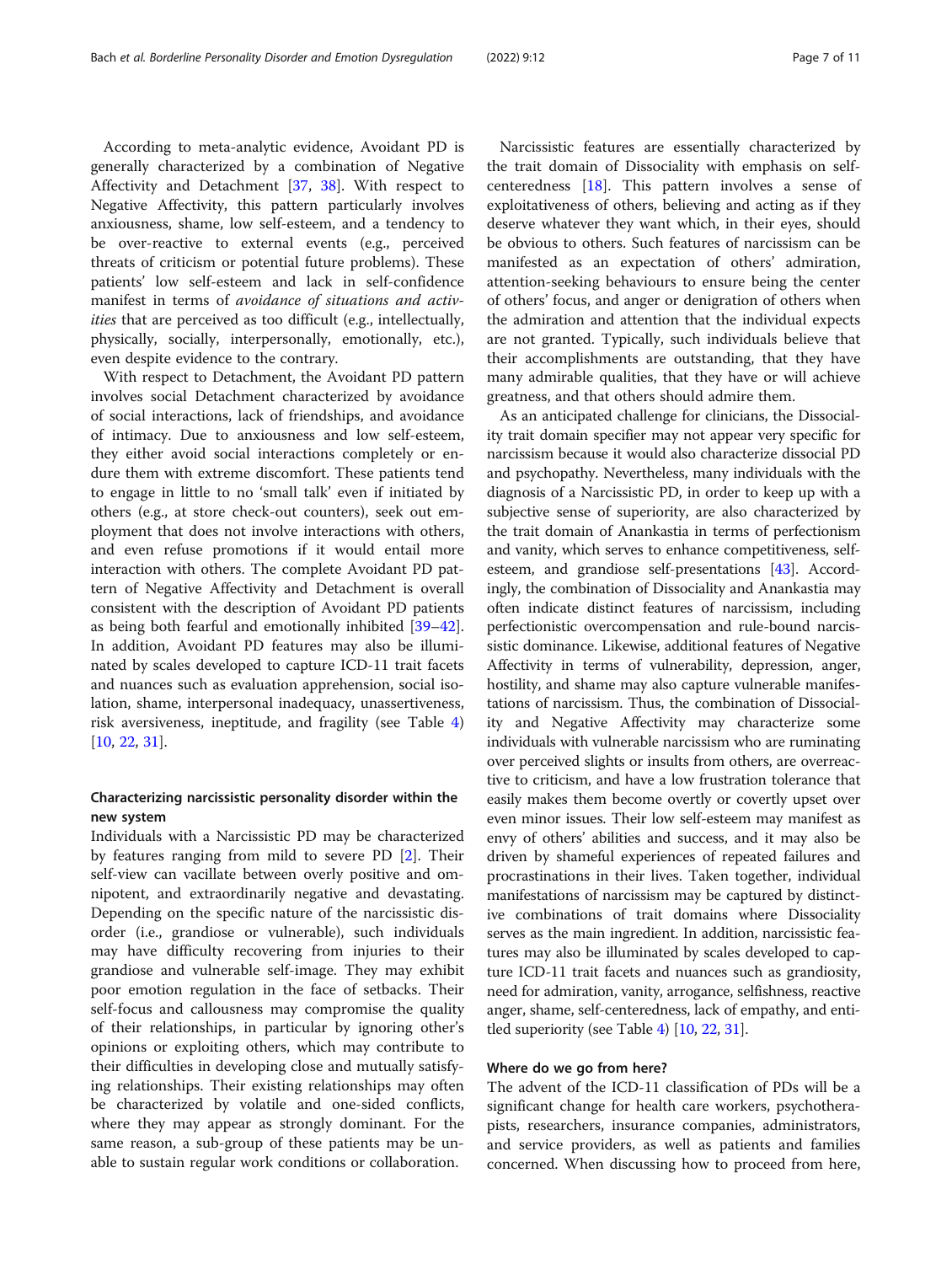we must first and foremost acknowledge that much is still unknown. Accordingly, in the following we aim to share with the readers a number of unanswered questions related to the perceived challenges and opportunities. We expect these questions to be further discussed and studied in the coming years, and that such endeavor will also help identify yet unknown obstacles, problems and opportunities.

#### Diagnostic reliability

Even though development of specific semi-structured interview instruments are underway, there are no default instruments for the ICD-11 PD classification. This is consistent with WHO's rationale that the diagnostic guidelines per se should be sufficient to make a diagnosis in clinical practice. While this may be an advantage for worldwide clinical utility and feasibility, it may prove to be a disadvantage for diagnostic reliability (e.g., interrater reliability) and research. For example, what we gain in validity, we may lose in diagnostic precision or reliability? For example, some clinicians may find it challenging to determine the overall severity-level when the patient may be characterized by features of more than one level of PD severity. We therefore propose that rigorous field trials should be conducted to determine the reliability of the diagnostic guidelines, with reference to the reliability of other established and well-validated instruments (e.g., SCID-5-PD). Table [4](#page-5-0) provides an overview of instruments and measures, which are officially being recommended to be used for empirical investigations and clinical operationalization of the ICD-11 classification in the years to come.

#### User preference investigations

Apart from the somewhat promising results of initial user preference studies [\[44,](#page-10-0) [45\]](#page-10-0), it still remains inconclusive whether the ICD-11 PD classification truly fulfills the criteria for clinical utility. We therefore recommend that more studies are conducted with practitioners who are allowed to express what they think about this new system with respect to its perceived usefulness in routine clinical practice, and how it might be further improved in future revisions. Moreover, it would be valuable to include patients and their families in such surveys in order to get a service user perspective on the changes [\[45](#page-10-0), [46](#page-10-0)]. Finally, it seems particular relevant to further investigate whether practitioners find the severity classification and the trait domain specifiers helpful for case formulation, treatment planning, and intervention as suggested by initial research [\[47](#page-10-0), [48](#page-10-0)].

#### Future relevance of the borderline pattern specifier

We welcome the inclusion of a borderline pattern specifier as a pragmatic solution to divergent positions and even more important to ensure access for patients to evidence-based treatments. Large-scale studies in different countries evaluating the utility of this specifier with reference to the established instruments for this construct are needed. Preliminary research suggests that global severity of personality dysfunction accounts for substantial parts of the variance described by Borderline PD [[49](#page-10-0)–[51](#page-10-0)]. Certain clinical research and meta-analytic evidence suggest that the heterogeneity of Borderline PD features may be captured by trait domains of Negative Affectivity and Disinhibition, along with some features of Dissociality [\[18,](#page-9-0) [37\]](#page-10-0), although it seems clear that these three trait domains alone do not capture all possible borderline symptoms in a clinically relevant manner. For example, Borderline-related disturbances of identity and reality testing are only globally captured in the ICD-11 classification of PD severity, but not by any trait domain.

While the aforementioned findings do not question the clinical relevance of the borderline pattern specifier as a specific "pattern", more research is needed on the relationships between the severity levels and trait domains on the one hand and the borderline pattern on the other [\[52\]](#page-10-0). Given the substantial burden of disease associated with Borderline PD, such research may become important in order to elucidate severity and trait patterns of Borderline PD, and help allocate resources effectively according to different treatment options that have already proven to be effective for Borderline PD. On the one hand, because of the demonstrated responsiveness to evidence-based treatments, the ICD-11 borderline pattern may in some cases become a frontrunner specifier and thereby encapsulating some of the challenges and opportunities with respect to established treatment programs [\[16](#page-9-0)]. On the other hand, ICD-11's global PD severity classification and trait domain specifiers may appeal to the increased use of transdiagnostic and personalized treatments cutting across traditional categorical PD diagnoses [[53](#page-10-0)].

#### Is negative affectivity just a "One Size Fits All" trait specifier?

Some evidence suggests that the trait domain of Negative Affectivity explains a large amount of personality pathology observed in mental health services [[18](#page-9-0), [54](#page-10-0)]. However, it must be combined with other relevant trait domain specifiers in order to be more informative from a clinical viewpoint [\[18\]](#page-9-0). Metaphorically, Negative Affectivity may be compared to the juice that serves as base ingredient in many different cocktails. However, while such "cocktails" of trait domains may be clinically relevant, it remains questionable whether they actually capture the content of the familiar PD types that we usually treat.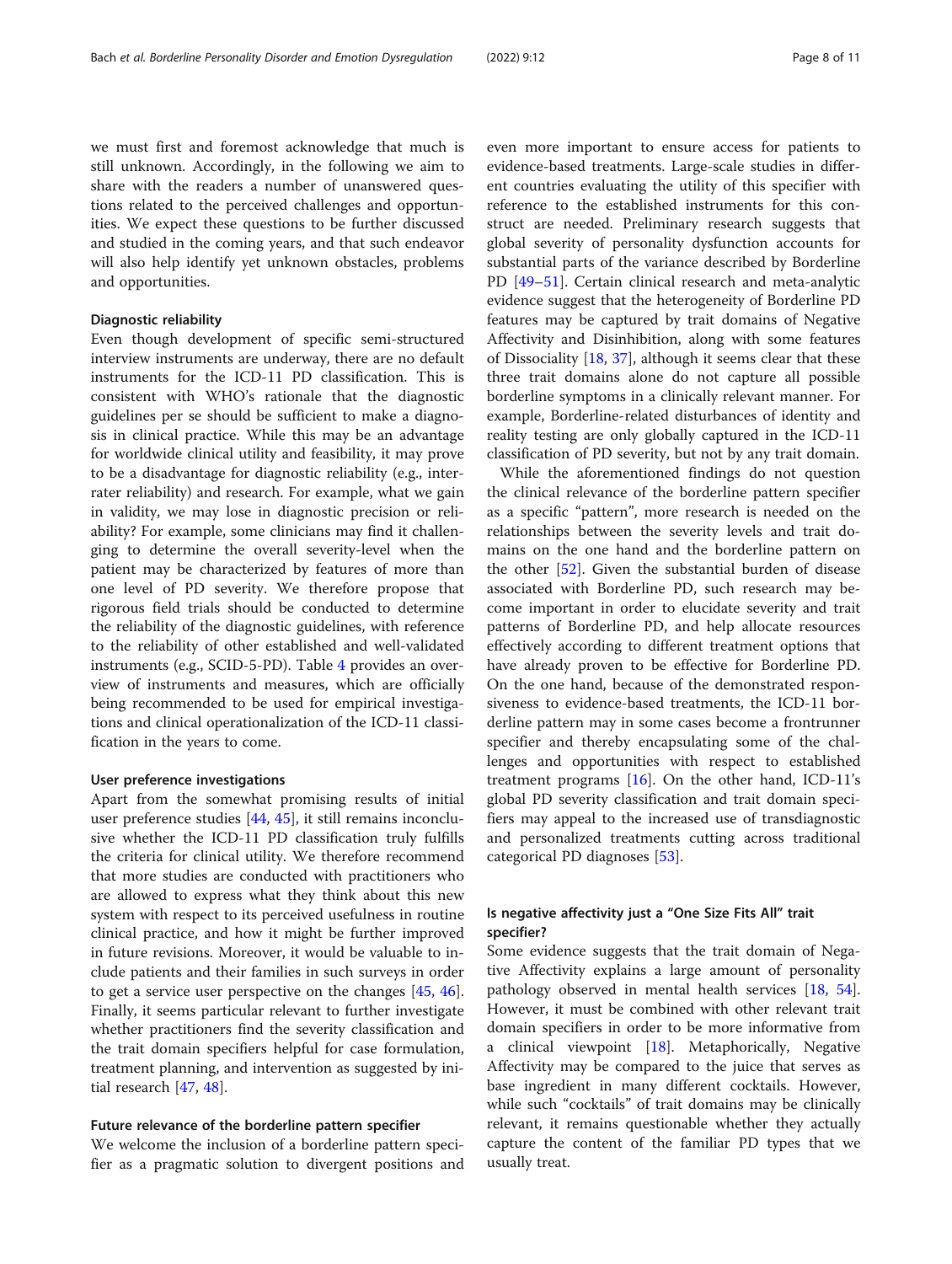From a critical perspective, the base ingredient of Negative Affectivity may potentially become a reductionistic "one size fits all" conceptualization of most PD cases. We therefore welcome exploratory work on how trait domains interact with one another at different levels of severity, and in particular how they are related to familiar ICD-10 PD types. The descriptions in the ICD-11 classification already convey a more complex understanding of Negative Affectivity. For example, it is highlighted that a combination with Detachment may cause self-blaming, whereas a combination with Dissociality may involve blaming of others.

The ICD-11 guidelines explicitly recognize that individuals with Negative Affectivity may exhibit poor selfesteem in a number of ways depending on context and other dynamics: a) avoidance of situations that are judged too difficult; b) dependency on others for advice, direction, and help; c) envy of others' abilities and indicators of success; and d) suicidal ideations due to believing themselves to be useless. All four manifestations may even apply to the same individual across time and situation, all depending on context, complexity, and PD severity. The key message here is that the aforementioned patterns comprise different situational expressions of Negative Affectivity resulting in different implications for treatment. Taken together, Negative Affectivity per se may be understood as a "one size fits all" domain that applies to all emotional disorders, and when combined with other information, it may also reveal more clinically informative material. To further uncover such trait- and severity dynamics, it seems worthwhile to operationalize, portray, and investigate more fine-grained features (i.e., facets) of Negative Affectivity. Accordingly, facet-level scales have been developed to capture Negative Affectivity features such as emotional lability, negativistic attitudes, low self-esteem, and mistrustfulness (see Table [4\)](#page-5-0) [\[10](#page-9-0), [22,](#page-9-0) [31\]](#page-10-0).

It remains an open question whether the concept of Negative Affectivity – alone or in combination with other domains – informs an explanatory formulation of the problems observed in a particular patient. Thus, disorderspecific case formulation methods may assist the clinician in this task, moving into the idiosyncratic details of each case. Problems associated with Negative Affectivity may be best explained by case formulation methodologies according to Dialectical-Behavior Therapy, the Unified Protocol, or Emotion-Focused Therapy [[55,](#page-10-0) [56\]](#page-10-0).

#### Utility of severity classification for treatment decisions

The introduction of the ICD-11 classification of PD severity may help in clinical decision making and allocation of treatment resources (e.g., type, length, and intensity of treatment) [[47\]](#page-10-0). More research is also needed to determine empirically-informed thresholds and the prognostic value of grouping patients into categories of severity.

However, some practitioners may also be concerned that certain severity levels can fall under insurance companies' and service providers' criteria for support due to financial constraints in many European countries. For example, insurance companies or service providers may decide only to cover treatment for those with a severe PD while neglecting those with milder forms. At worst, a simple ordinal scale intended for transparent use by clinicians may well turn into a political instrument of resource allocation in health systems or hospitals. At best, such approach to allocation of resources may actually help ensure treatment for those who need it the most rather than exclusively basing such decisions on individual practitioners' private opinions and observations. In any case, it would be helpful if such a PD severity classification could improve early detection, prognostic evaluation, and targeted treatment of mild, moderate, and severe PDs.

#### Conclusion

The advent of the ICD-11 classification for personality disorders will affect researchers, clinicians, patients, and their families. We have outlined several areas of potential challenges as well as potential opportunities of this new approach. Hopefully the challenges ahead will be addressed constructively by new lines of research, including the study of interactions among severity levels, trait domains, and the borderline pattern. The development of reliable assessment instruments and procedures also seems vital for our field. Finally, we need development of tailored treatment, which is informed by severity classification and prominent trait domain specifiers, including the opportunity to evaluate the effect of intervention according to the continuum of global PD severity.

#### Acknowledgements

n.a.

#### Authors' contributions

BB, UK and BR drafted the first version of the paper. SD, EG, JH, AK, CP, CS, MS, ST contributed to the discussion of the content and editing. All authors contributed to revising the manuscript and read and approved the final manuscript.

#### Authors' information

All authors are current board members of the European Society for the Study of Personality Disorders (ESSPD).

#### Funding

Open Access funding enabled and organized by Projekt DEAL.

#### Availability of data and materials

n.a.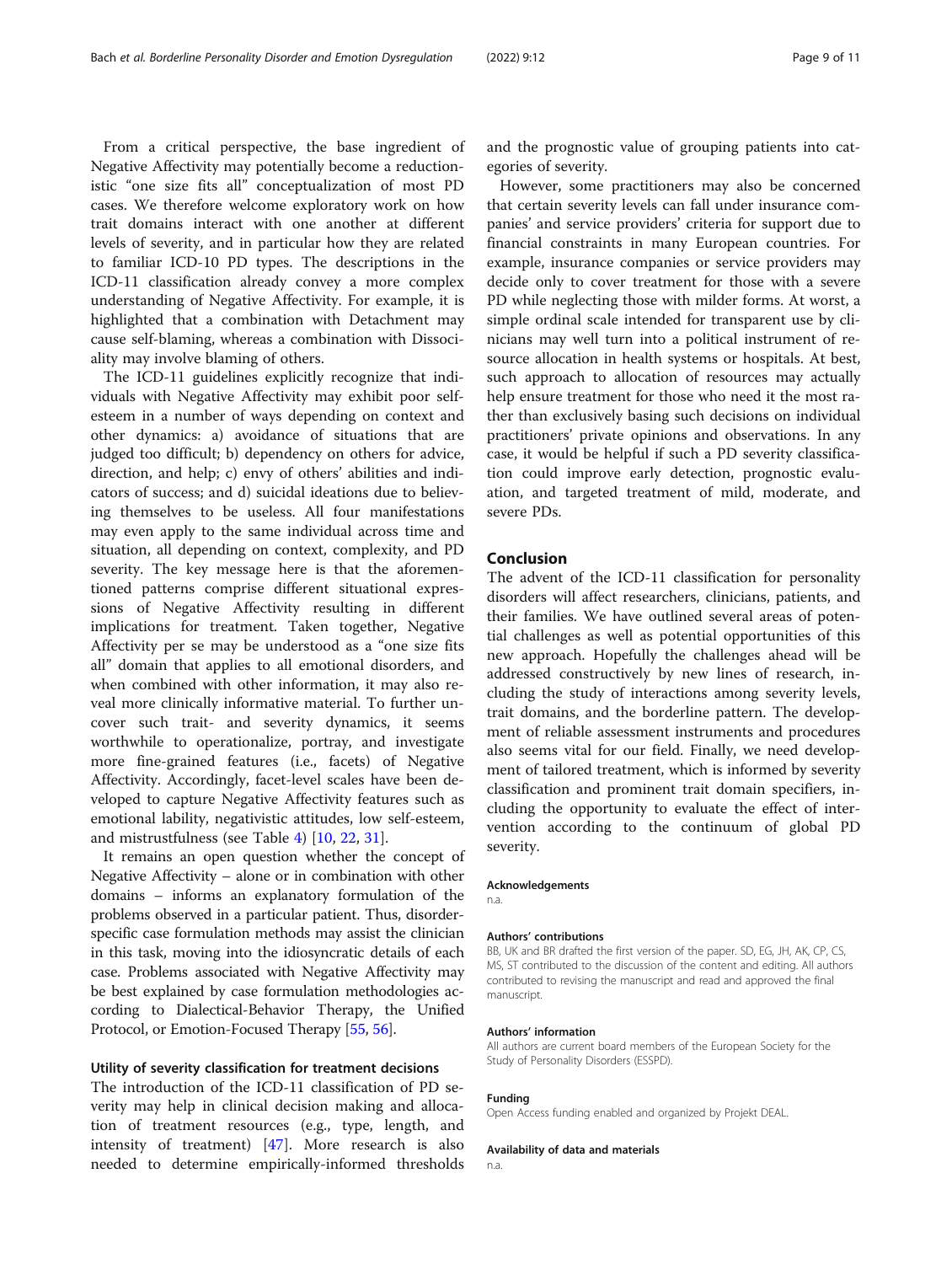#### <span id="page-9-0"></span>Declarations

Ethics approval and consent to participate

No data were collected. n.a.

Consent for publication

n.a.

#### Competing interests

BB is involved in work related to ICD-11 field trials and clinical guidelines for personality disorders.

MS was a member of the Working Group on Classification of Personality Disorders, reporting to the World Health Organization (WHO) International Advisory Group for the Revision of ICD-10 Mental and Behavioural Disorders and received payment for training materials and training sessions on the guidelines. All other authors declare no competing interests.

#### Author details

<sup>1</sup>Center for Personality Disorder Research, Slagelse Psychiatric Hospital, Region Zealand, Slagelse, Denmark. <sup>2</sup>Institute of Psychotherapy/General Psychiatry, Lausanne University Hospital, Lausanne, Switzerland. <sup>3</sup>Department of Psychoanalysis and Psychotherapy, Medical University of Vienna, Vienna, Austria. <sup>4</sup>School of Medicine and Surgery, University of Milan Bicocca, Milan, Italy. <sup>5</sup>Viersprong Institute for Studies on Personality Disorders, Halsteren, Netherlands. <sup>6</sup>Kanta-Häme Central Hospital, Hämeenlinna, Finland. <sup>7</sup>Unit of Neuroscience, Department of Medicine and Surgery, University of Parma, Parma, Italy. <sup>8</sup>Department of Psychosomatic Medicine and Psychotherapy, Central Institute of Mental Health, Medical Faculty Mannheim, University of Heidelberg, Heidelberg, Germany. <sup>9</sup>School of Psychology, Bangor University, Bangor, UK.<sup>10</sup>Institute for Psychosocial Prevention, University Heidelberg, Heidelberg, Germany. 11Clinical Psychology and Psychotherapy, Freie Universität, Habelschwerdter Allee 45, 14195 Berlin, Germany.

## Received: 18 October 2021 Accepted: 11 March 2022

#### References

- Reed GM, First MB, Kogan CS, Hyman SE, Gureje O, Gaebel W, et al. Innovations and changes in the ICD-11 classification of mental, behavioural and neurodevelopmental disorders. World Psychiatry. 2019;18(1):3–19.
- 2. WHO. ICD-11 Clinical Descriptions and Diagnostic Guidelines for Mental and Behavioural Disorders. Geneva: World Health Organisation; 2022. Available from: [gcp.network/en/private/icd-11-guidelines/disorders](http://gcp.network/en/private/icd-11-guidelines/disorders)
- 3. Reed GM. Progress in developing a classification of personality disorders for ICD-11. World Psychiatry. 2018;17:227–8.
- 4. Simonsen S, Bateman A, Bohus M, Dalewijk HJ, Doering S, Kaera A, et al. European guidelines for personality disorders: past, present and future. Borderline Personal Disord Emot Dysregul. 2019;6:9 Available from: [https://bpded.biomedcentral.com/articles/10.1186/s40479-019-0106-3](http://dx.doi.org/10.1186/s40479-019-0106-3).
- 5. Huprich SK, Herpertz SC, Bohus M, Chanen A, Goodman M, Mehlum L, et al. Comment on Hopwood et al., the time has come for dimensional personality disorder diagnosis. Personal Ment Health. 2018;12:87–8.
- First MB, Pincus HA, Levine JB, Williams JBW, Ustun B, Peele R. Clinical utility as a criterion for revising psychiatric diagnoses. Am J Psychiatry. 2004;161: 946–54.
- 7. Perkins A, Ridler J, Browes D, Peryer G, Notley C, Hackmann C. Experiencing mental health diagnosis: a systematic review of service user, clinician, and carer perspectives across clinical settings. Lancet Psychiatry. 2018;5:747–64 Available from: [https://linkinghub.elsevier.com/retrieve/pii/S22150366183](https://linkinghub.elsevier.com/retrieve/pii/S2215036618300956) [00956.](https://linkinghub.elsevier.com/retrieve/pii/S2215036618300956)
- 8. Watts J. Problems with the ICD-11 classification of personality disorder. Lancet Psychiatry. 2019;6:461–3 Available from: [https://linkinghub.elsevier.](https://linkinghub.elsevier.com/retrieve/pii/S2215036619301270) [com/retrieve/pii/S2215036619301270.](https://linkinghub.elsevier.com/retrieve/pii/S2215036619301270)
- 9. Chanen AM, McCutcheon LK. Personality disorder in adolescence: the diagnosis that dare not speak its name. Personal Ment Health. 2008;2:35–41 Available from: [http://doi.wiley.com/10.1002/pmh.28.](http://dx.doi.org/10.1002/pmh.28)
- 10. Clark LA, Corona-Espinosa A, Khoo S, Kotelnikova Y, Levin-Aspenson HF, Serapio-García G, et al. Preliminary scales for ICD-11 personality disorder: self and interpersonal dysfunction plus five personality disorder trait domains. Front Psychol. 2021;12 Available from: [https://www.frontiersin.org/articles/1](http://dx.doi.org/10.3389/fpsyg.2021.668724/full) [0.3389/fpsyg.2021.668724/full](http://dx.doi.org/10.3389/fpsyg.2021.668724/full).
- 11. Spitzer C, Jelinek L, Baumann E, Benecke C, Schmidt AF. Negative selfconscious emotions in women with borderline personality disorder as assessed by an implicit association test. Personal Disord Theory, Res Treat. 2020; Available from: [http://doi.apa.org/getdoi.cfm?doi=10.1037/per0000467.](http://dx.doi.org/10.1037/per0000467)
- 12. Liebke L, Bungert M, Thome J, Hauschild S, Gescher DM, Schmahl C, et al. Loneliness, social networks, and social functioning in borderline personality disorder. Personal Disord Theory, Res Treat. 2017;8:349–56 Available from: [http://doi.apa.org/getdoi.cfm?doi=10.1037/per0000208.](http://dx.doi.org/10.1037/per0000208)
- 13. Staebler K, Helbing E, Rosenbach C, Renneberg B. Rejection sensitivity and borderline personality disorder. Clin Psychol Psychother. 2011;18:275–83 Available from: [https://onlinelibrary.wiley.com/doi/10.1002/cpp.705.](http://dx.doi.org/10.1002/cpp.705)
- 14. Bateman A, Campbell C, Luyten P, Fonagy P. A mentalization-based approach to common factors in the treatment of borderline personality disorder. Curr Opin Psychol. 2018;21:44–9. Available from:. [https://doi.org/1](https://doi.org/10.1016/j.copsyc.2017.09.005) [0.1016/j.copsyc.2017.09.005.](https://doi.org/10.1016/j.copsyc.2017.09.005)
- 15. Herpertz SC, Huprich SK, Bohus M, Chanen A, Goodman M, Mehlum L, et al. The challenge of transforming the diagnostic system of personality disorders. J Personal Disord. 2017;31:577–89.
- 16. Storebø OJ, Stoffers-Winterling JM, Völlm BA, Kongerslev MT, Mattivi JT, Jørgensen MS, et al. Psychological therapies for people with borderline personality disorder. Cochrane Database Syst Rev. 2020;5 Available from: [http://doi.wiley.com/10.1002/14651858.CD012955.pub2.](http://dx.doi.org/10.1002/14651858.CD012955.pub2)
- 17. Stoffers-Winterling JM, Storebø OJ, Völlm BA, Mattivi JT, Nielsen SS, Kielsholm ML, et al. Pharmacological interventions for people with borderline personality disorder. Cochrane Database Syst Rev. 2018; Available from: [http://doi.wiley.com/10.1002/14651858.CD012956.](http://dx.doi.org/10.1002/14651858.CD012956)
- 18. Bach B, Sellbom M, Skjernov M, Simonsen E. ICD-11 and DSM-5 personality trait domains capture categorical personality disorders: finding a common ground. Aust New Zeal J Psychiatry. 2018;52:425–34 Available from: [http://](http://dx.doi.org/10.1177/0004867417727867) [journals.sagepub.com/doi/10.1177/0004867417727867](http://dx.doi.org/10.1177/0004867417727867).
- 19. Hopwood CJ, Kotov R, Krueger RF, Watson D, Widiger TA, Althoff RR, et al. The time has come for dimensional personality disorder diagnosis. Personal Ment Health. 2018;12:82–6.
- 20. Shedler J, Beck A, Fonagy P, Gabbard GO, Gunderson JG, Kernberg OF, et al. Personality disorders in DSM-5. Am J Psychiatry. 2010;167:1026–8 Available from: [http://psychiatryonline.org/doi/abs/10.1176/appi.ajp.2010.10050746](http://dx.doi.org/10.1176/appi.ajp.2010.10050746).
- 21. Bach B, Brown TA, Mulder RT, Newton-Howes G, Simonsen E, Sellbom M. Development and initial evaluation of the ICD-11 personality disorder severity scale: PDS-ICD-11. Personal Ment Health. 2021;15:223–36 Available from: [https://onlinelibrary.wiley.com/doi/10.1002/pmh.1510](http://dx.doi.org/10.1002/pmh.1510).
- 22. Oltmanns JR, Widiger TA. The five-factor personality inventory for ICD-11: a facet-level assessment of the ICD-11 trait model. Psychol Assess. 2020;32:60–71.
- 23. Kim Y-R, Tyrer P, Hwang S. Personality assessment questionnaire for ICD-11 personality trait domains: development and testing. Personal Ment Health. 2020; Available from: [https://onlinelibrary.wiley.com/doi/a](http://dx.doi.org/10.1002/pmh.1493) [bs/10.1002/pmh.1493.](http://dx.doi.org/10.1002/pmh.1493)
- 24. Weekers LC, Hutsebaut J, Kamphuis JH. The level of personality functioning scale-brief form 2.0: update of a brief instrument for assessing level of personality functioning. Personal Ment Health. 2019;13:3–14 Available from: [http://doi.wiley.com/10.1002/pmh.1434](http://dx.doi.org/10.1002/pmh.1434).
- 25. Gamache D, Savard C, Leclerc P, Payant M, Berthelot N, Côté A, et al. A proposed classification of ICD-11 severity degrees of personality pathology using the self and interpersonal functioning scale. Front Psychiatry. 2021;12 Available from: [https://www.frontiersin.org/articles/10.3389/fpsyt.2021.62](http://dx.doi.org/10.3389/fpsyt.2021.628057/full) [8057/full](http://dx.doi.org/10.3389/fpsyt.2021.628057/full).
- 26. Goth K, Birkhölzer M, Schmeck K. Assessment of personality functioning in adolescents with the LoPF–Q 12–18 self-report questionnaire. J Pers Assess. 2018;100:680–90 Available from: [https://www.tandfonline.com/doi/full/10.1](http://dx.doi.org/10.1080/00223891.2018.1489258) [080/00223891.2018.1489258.](http://dx.doi.org/10.1080/00223891.2018.1489258)
- 27. Bender DS, Skodol AE, First MB, Oldham J. Module I: structured clinical interview for the level of personality functioning scale. In: First M, Skodol A, Bender D, Oldham J, editors. Struct Clin interview DSM-5 Altern model personal Disord. Arlington: American Psychiatric Association; 2018.
- 28. Hutsebaut J, Weekers LC, Tuin N, Apeldoorn JSP, Bulten E. Assessment of ICD-11 personality disorder severity in forensic patients using the semistructured interview for personality functioning DSM-5 (STiP-5.1): preliminary findings. Front Psychiatry. 2021;12 Available from: [https://www.frontiersin.](http://dx.doi.org/10.3389/fpsyt.2021.617702/full) [org/articles/10.3389/fpsyt.2021.617702/full](http://dx.doi.org/10.3389/fpsyt.2021.617702/full).
- 29. Oltmanns JR, Widiger TA. A self-report measure for the ICD-11 dimensional trait model proposal: the personality inventory for ICD-11. Psychol Assess. 2018;30:154–69. Available from. [https://doi.org/10.1037/pas0000459.](https://doi.org/10.1037/pas0000459)